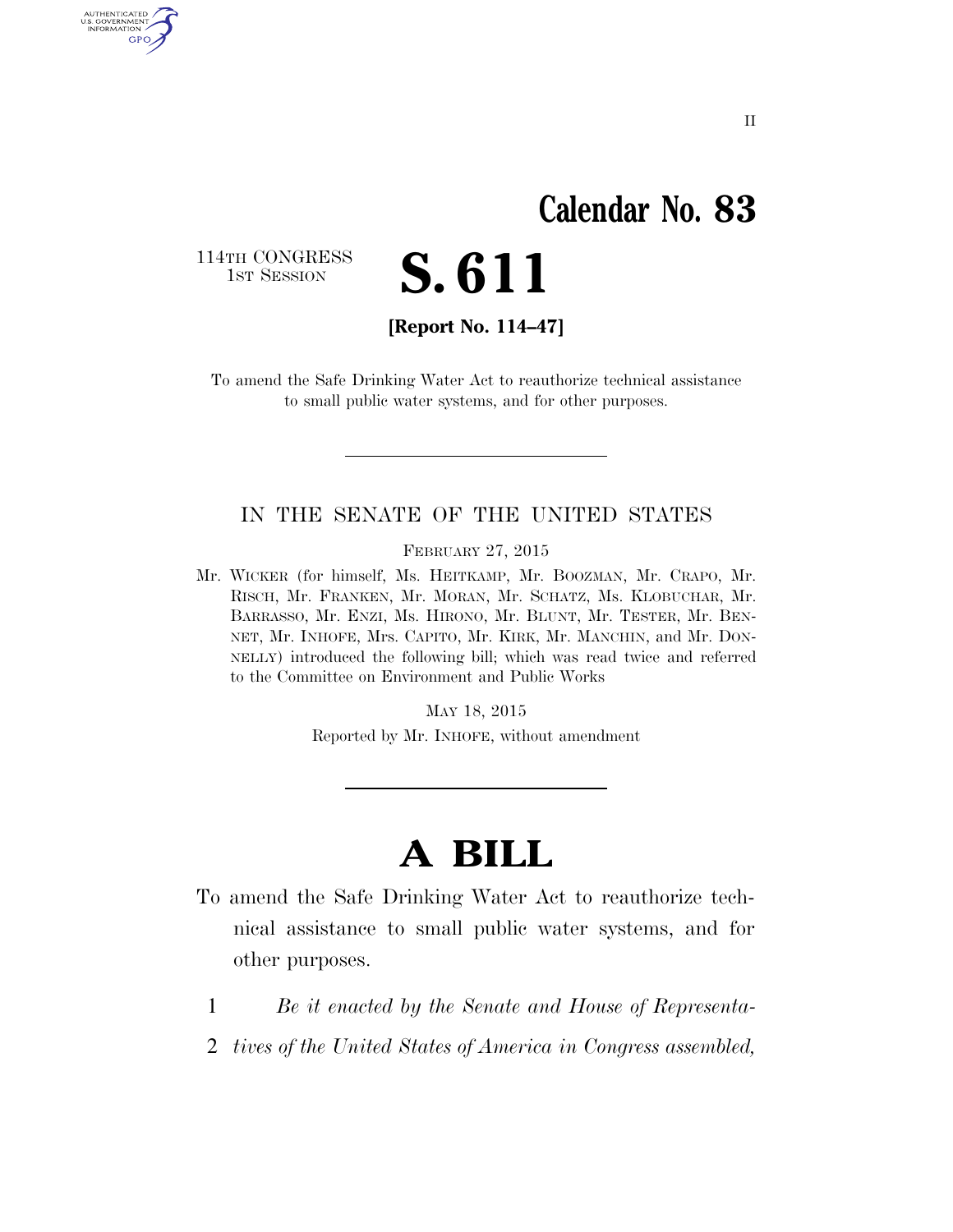#### **SECTION 1. SHORT TITLE.**

 This Act may be cited as the ''Grassroots Rural and Small Community Water Systems Assistance Act''.

#### **SEC. 2. FINDINGS.**

Congress finds that—

 (1) the Safe Drinking Water Act Amendments of 1996 (Public Law 104–182) authorized technical assistance for small and rural communities to assist those communities in complying with regulations promulgated pursuant to the Safe Drinking Water Act (42 U.S.C. 300f et seq.);

 (2) technical assistance and compliance train-ing—

 (A) ensures that Federal regulations do not overwhelm the resources of small and rural communities; and

 (B) provides small and rural communities lacking technical resources with the necessary skills to improve and protect water resources;

 (3) across the United States, more than 90 per- cent of the community water systems serve a popu-22 lation of less than 10,000 individuals;

 (4) small and rural communities have the great- est difficulty providing safe, affordable public drink-ing water and wastewater services due to limited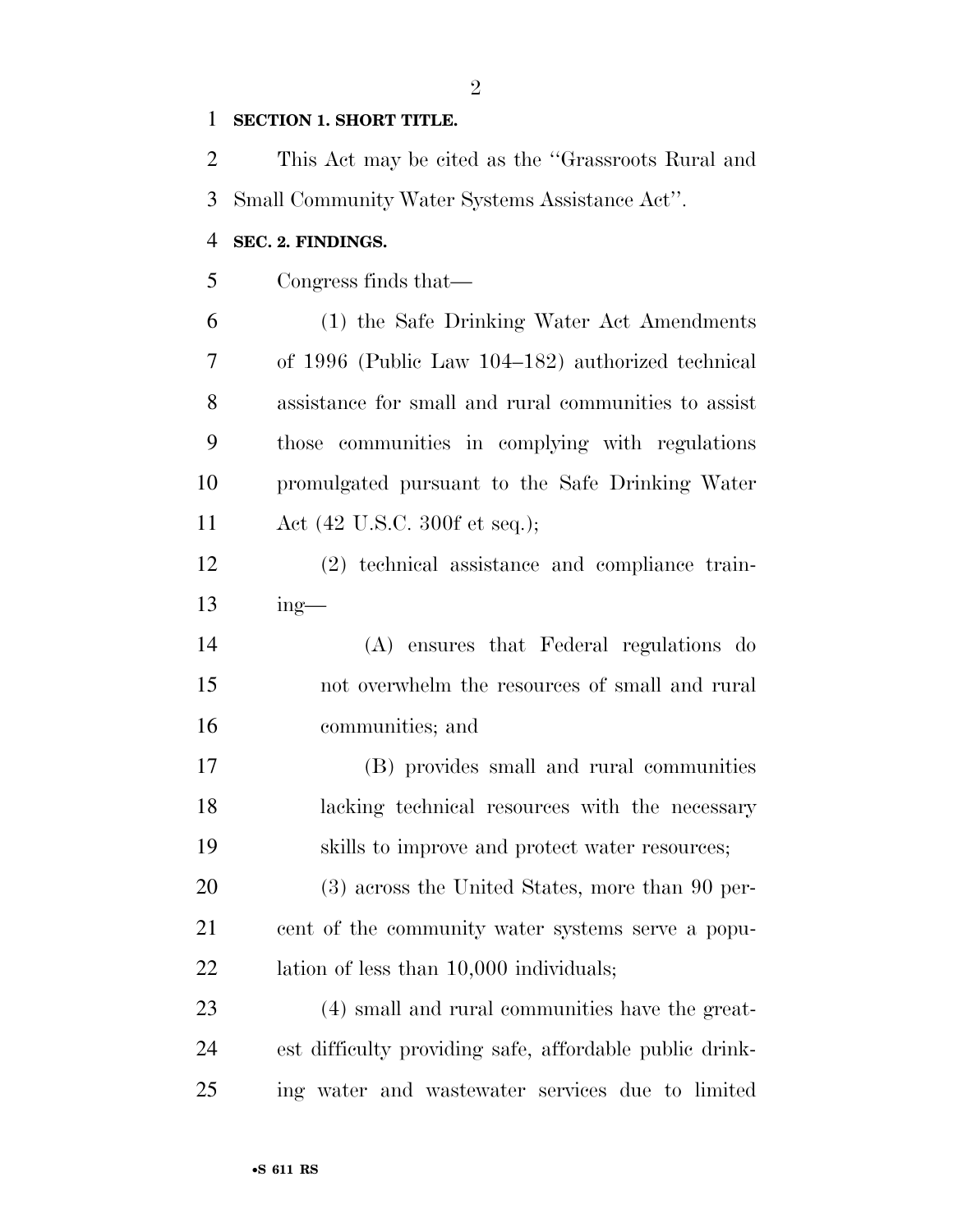economies of scale and lack of technical expertise; and

 (5) in addition to being the main source of com- pliance assistance, small and rural water technical assistance has been the main source of emergency response assistance in small and rural communities.

## **SEC. 3. SENSE OF CONGRESS.**

It is the sense of Congress that—

 (1) to assist small and rural communities most effectively, the Administrator of the Environmental Protection Agency should prioritize the types of technical assistance that are most beneficial to those communities, based on input from those commu-nities; and

 (2) local support is the key to making Federal assistance initiatives work in small and rural com-munities to the maximum benefit.

#### **SEC. 4. FUNDING PRIORITIES.**

 Section 1442(e) of the Safe Drinking Water Act (42 20 U.S.C.  $300j-1(e)$  is amended—

 (1) by designating the first through seventh sentences as paragraphs (1) through (7), respec-tively;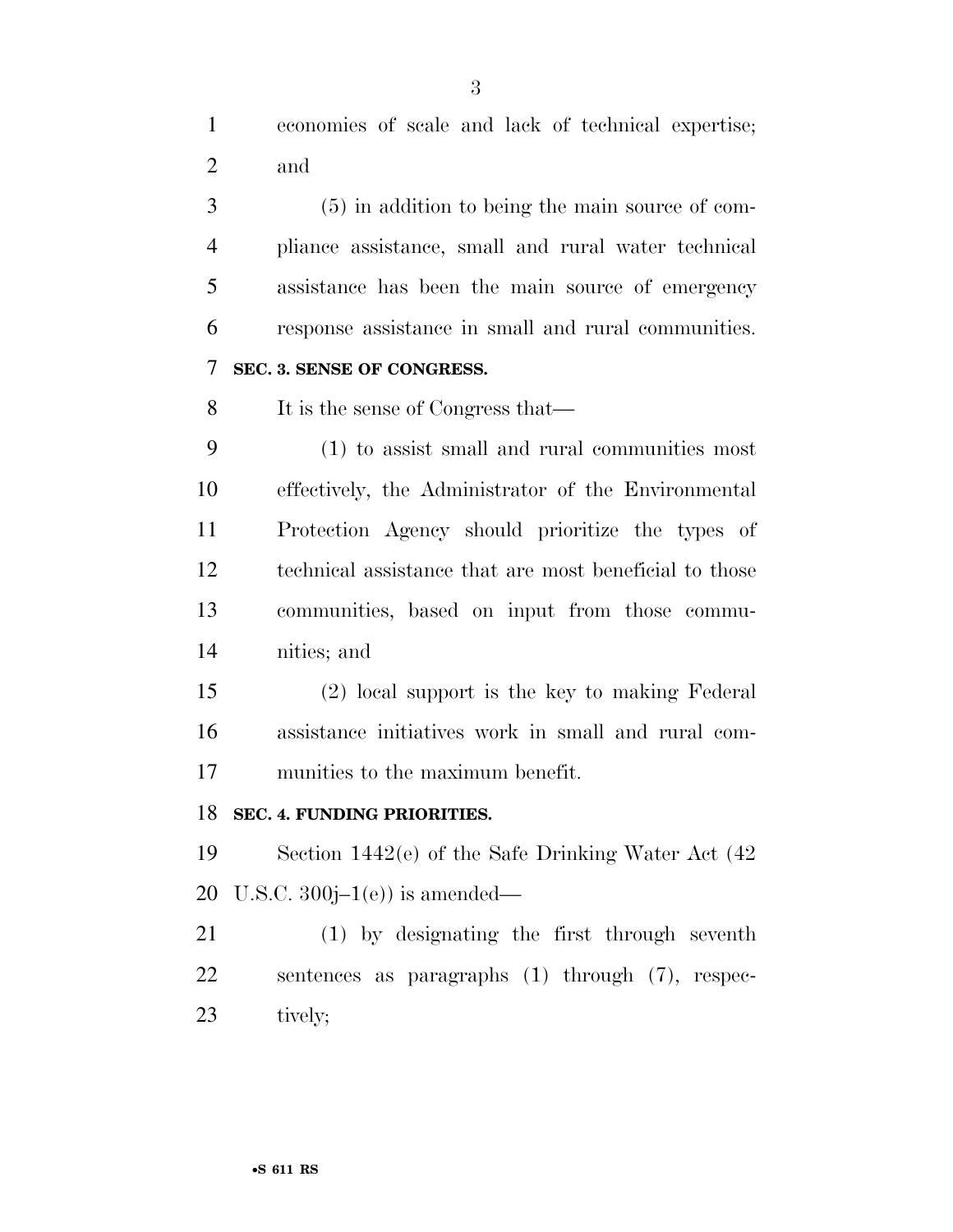(2) in paragraph (5) (as so designated), by striking ''1997 through 2003'' and inserting ''2015 through 2020''; and

- (3) by adding at the end the following:
- 5 "(8) NONPROFIT ORGANIZATIONS.—

 ''(A) IN GENERAL.—The Administrator may use amounts made available to carry out this section to provide grants or cooperative agreements to nonprofit organizations that pro- vide to small public water systems onsite tech- nical assistance, circuit-rider technical assist- ance programs, multistate, regional technical assistance programs, onsite and regional train- ing, assistance with implementing source water protection plans, and assistance with imple- menting monitoring plans, rules, regulations, and water security enhancements.

18 "(B) PREFERENCE.—To ensure that tech- nical assistance funding is used in a manner that is most beneficial to the small and rural communities of a State, the Administrator shall give preference under this paragraph to non- profit organizations that, as determined by the Administrator, are the most qualified and expe-rienced in providing training and technical as-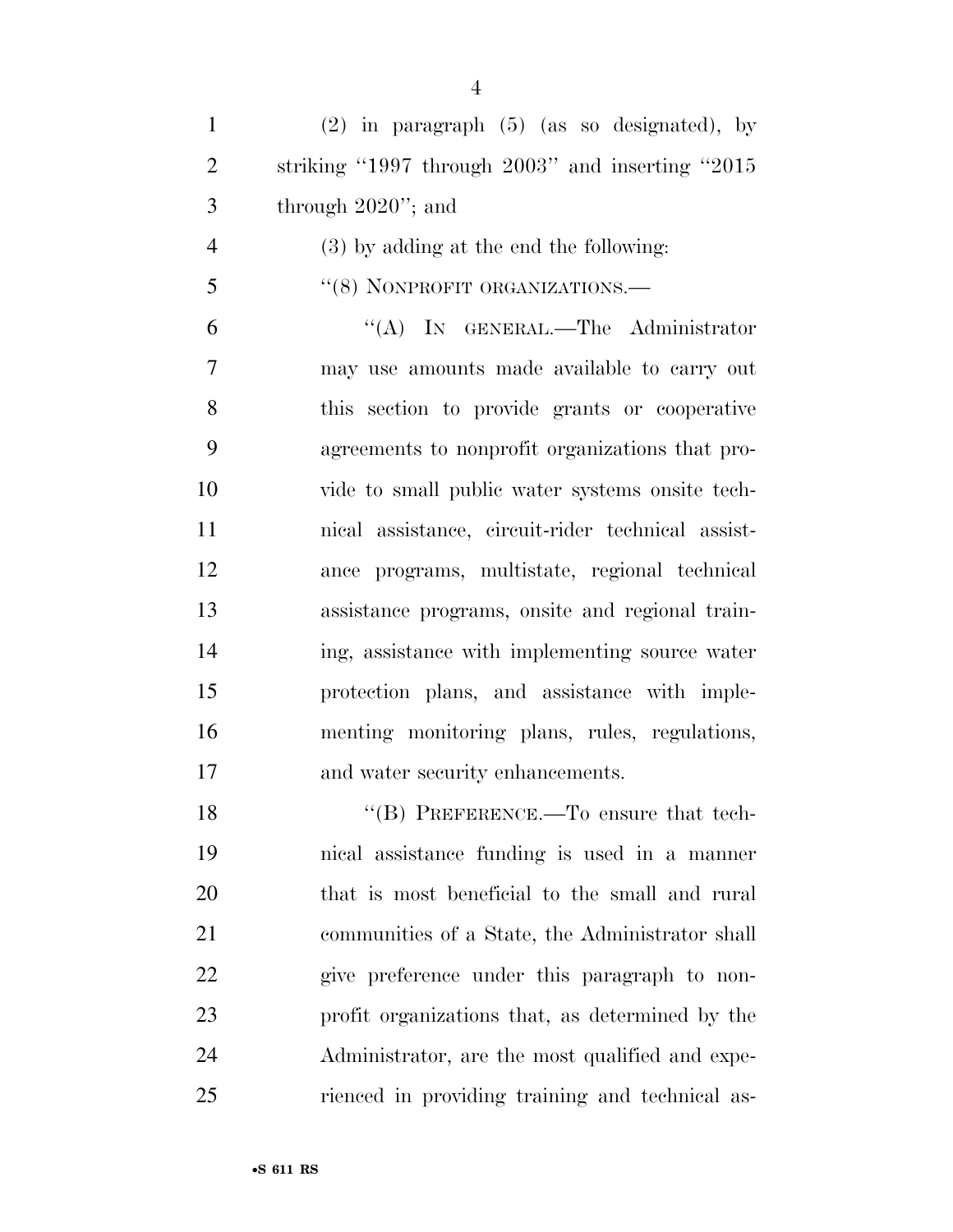sistance to small public water systems and that the small community water systems in that State find to be the most beneficial and effec-tive.

 ''(C) LIMITATION.—No grant or coopera- tive agreement provided or otherwise made available under this section may be used for liti-gation pursuant to section 1449.''.